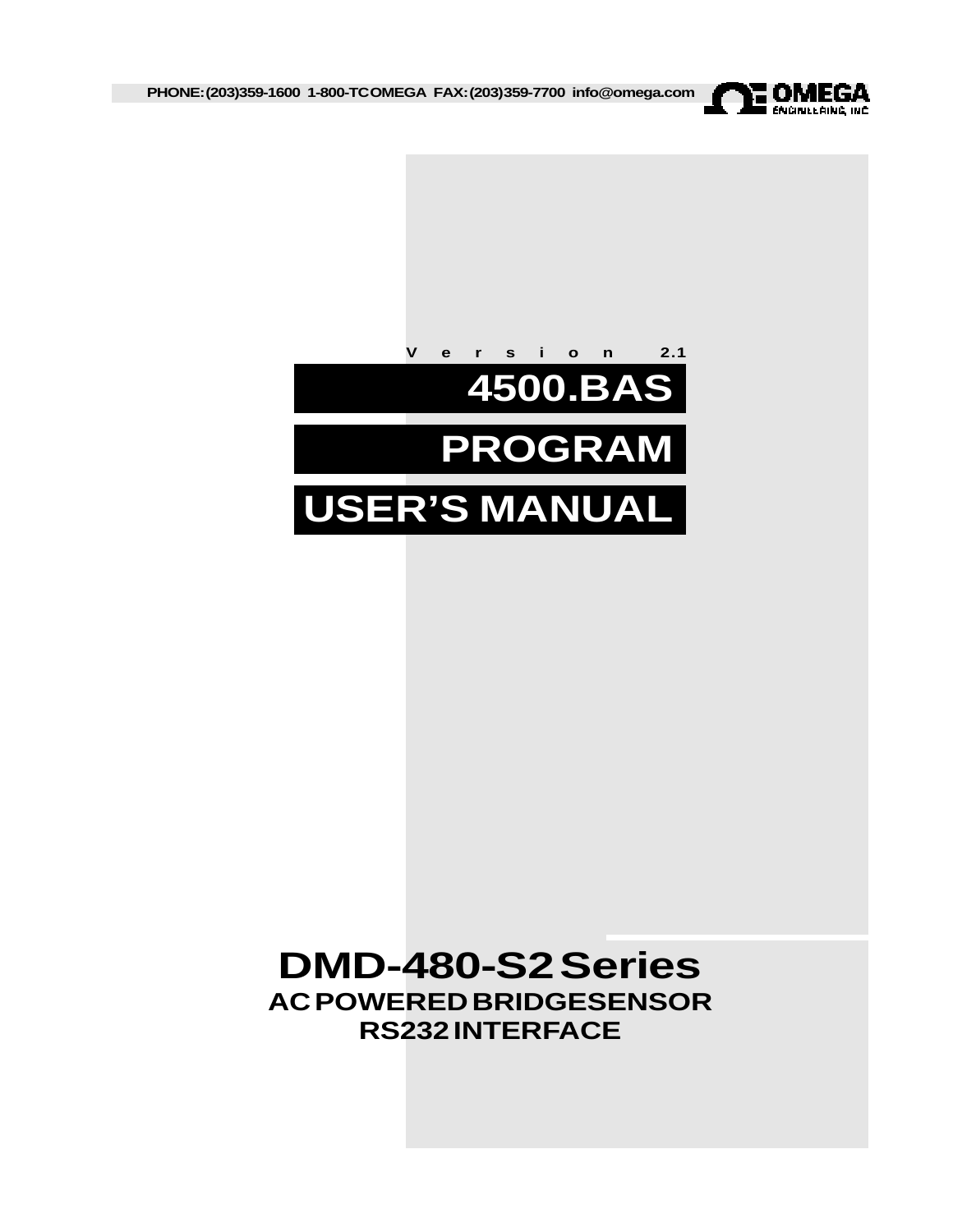# **DMD-480-S2 Series**

# **SPECIFICATIONS**

| <b>Input</b>             | <b>DMD-482-S2</b>    | <b>DMD-483-S2</b> | <b>DMD-485-S2</b> |
|--------------------------|----------------------|-------------------|-------------------|
| Voltage, Full Scale      | $±25$ mV<br>$±30$ mV |                   | $+50$ mV          |
| Resistance, Differential | $> 100$ megohm       |                   |                   |
| Current                  | 100pA                |                   |                   |
| Common Mode Voltage      | 0 to $+5$ Volts      |                   |                   |

| <b>Analog to Digital Conversion</b>  |                            |  |  |  |
|--------------------------------------|----------------------------|--|--|--|
| Ratiometric w/r Bridge Excitation    |                            |  |  |  |
| Single Channel Input                 |                            |  |  |  |
| Resolution                           | 1 part in 41,000           |  |  |  |
| <b>Conversion Rate</b>               | 5 times / second           |  |  |  |
| Linearity - Referred to Input        | $\pm 0.01\%$ of Full Scale |  |  |  |
| Temperature Coefficient (0° to 55°C) |                            |  |  |  |
| Zero Drift - Typical                 | $\pm$ 0.75 µV / °C         |  |  |  |
| Span - Typical                       | $\pm 0.005\%$ / °C         |  |  |  |

| <b>Bridge Excitation Supply</b> | +10 Volts                  |
|---------------------------------|----------------------------|
| <b>Adjustment Range</b>         | ±3%                        |
| <b>Load Current</b>             | 120 mA Maximum             |
| Load Regulation                 | 1 mV Typical               |
| <b>Temperature Coefficient</b>  | $\pm 0.006\%$ / °C Typical |

| <b>Isolation</b>                                      |                                                              |  |
|-------------------------------------------------------|--------------------------------------------------------------|--|
| Analog & Microprocessor<br>Common to Line             | 500 Volts RMS                                                |  |
| Analog & Microprocessor<br>Common to Serial<br>Output | 500 Volts RMS                                                |  |
|                                                       |                                                              |  |
| <b>Power Requirements</b>                             | 115 VAC ±10V Volts 50/60 Hz 6 VA<br>(220 VAC ±20V Available) |  |

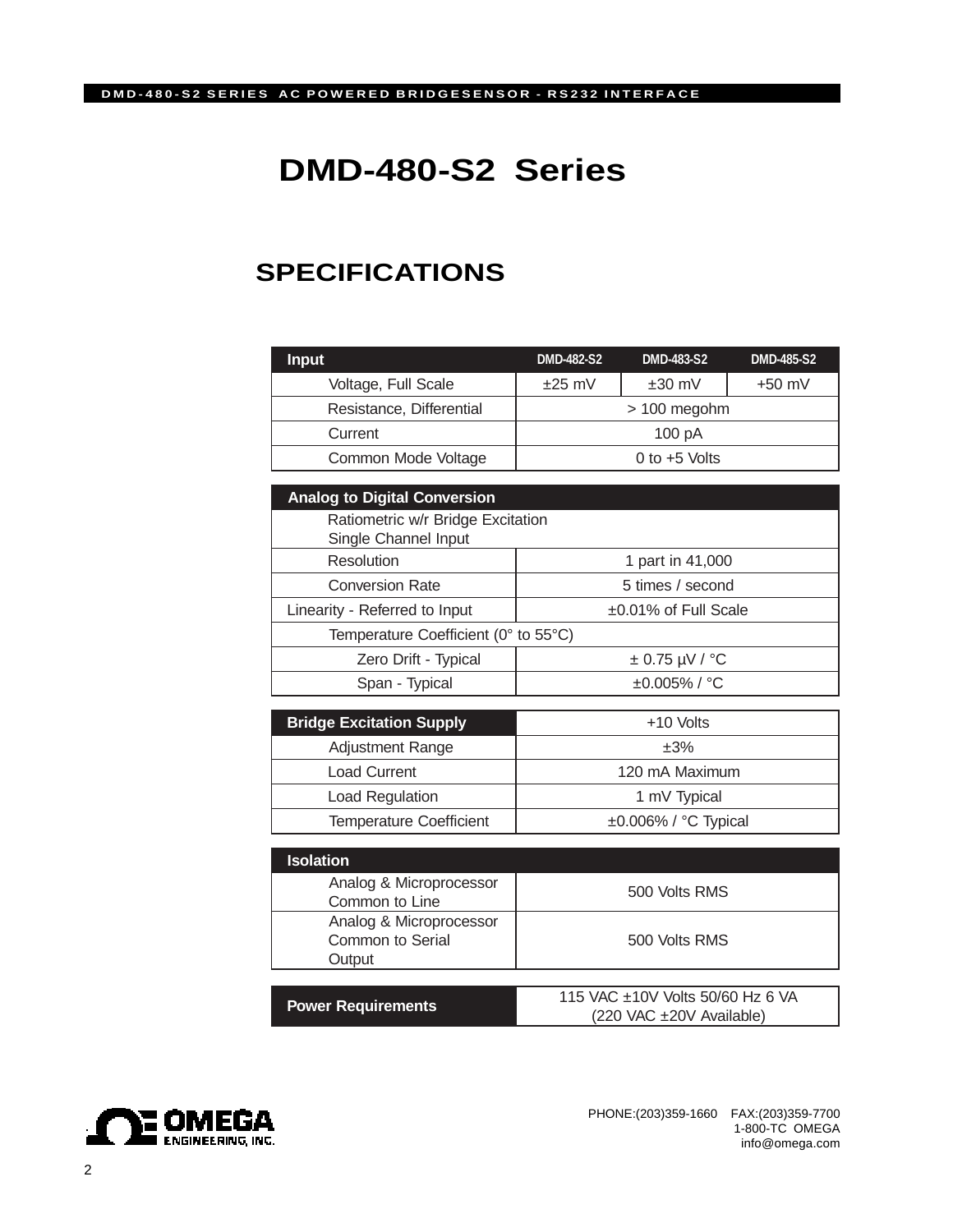# **DMD-480-S2 Series**

# **USER'S MANUAL**

# **PREOPERATION**

## **A. DMD-480-S2 SERIES HOOK-UP**

(REFER TO FIGURE 1 AND TABLE 1 FOR SCREW TERMINAL DESIGNATION)

- **1.** CONNECT AC TO SCREW TERMINALS 5 AND 6 OF THE DMD-480-S2 SERIES TERMINAL BLOCK.
- **2.** USING A ONE TO ONE DB9 CABLE, CONNECT ONE END TO YOUR COMPUTERS SERIAL PORT, (COM1 OR COM2 ONLY), AND THE OTHER END TO THE DMD-480-S2 SERIES FEMALE DB9 CONNECTOR.

THE RECOMMENDED MAXIMUM CABLE LENGTH IS 50 FT. WHICH IS DETERMINED BY THE MAXIMUM SPECIFIED CABLE CAPACITANCE OF 2500pF.

- **3.** CONNECT THE STRAIN GAGE OUTPUT TO THE DMD-480 SERIES ± INPUT, TERMINALS 1 AND 2 OF THE DMD-480-S2 SERIES TERMINAL BLOCK. TERMINAL 1= +INPUT, TERMINAL 2= -INPUT.
- **4.** CONNECT THE STRAIN GAGE +EXCITATION INPUT TO THE DMD-480 SERIES TERMINAL BLOCK, TERMINAL 4, AND THE STRAIN GAGE - EXCITATION INPUT TO TERMINAL 3.



One Omega Drive, P.O. Box 4047 Stamford, CT 06907 http://www.omega.com



**TERMINAL FUNCTION** 1 +INPUT 2 -INPUT 3 -EXCITATION 4 +EXCITATION 5 AC 6 AC TABLE 1

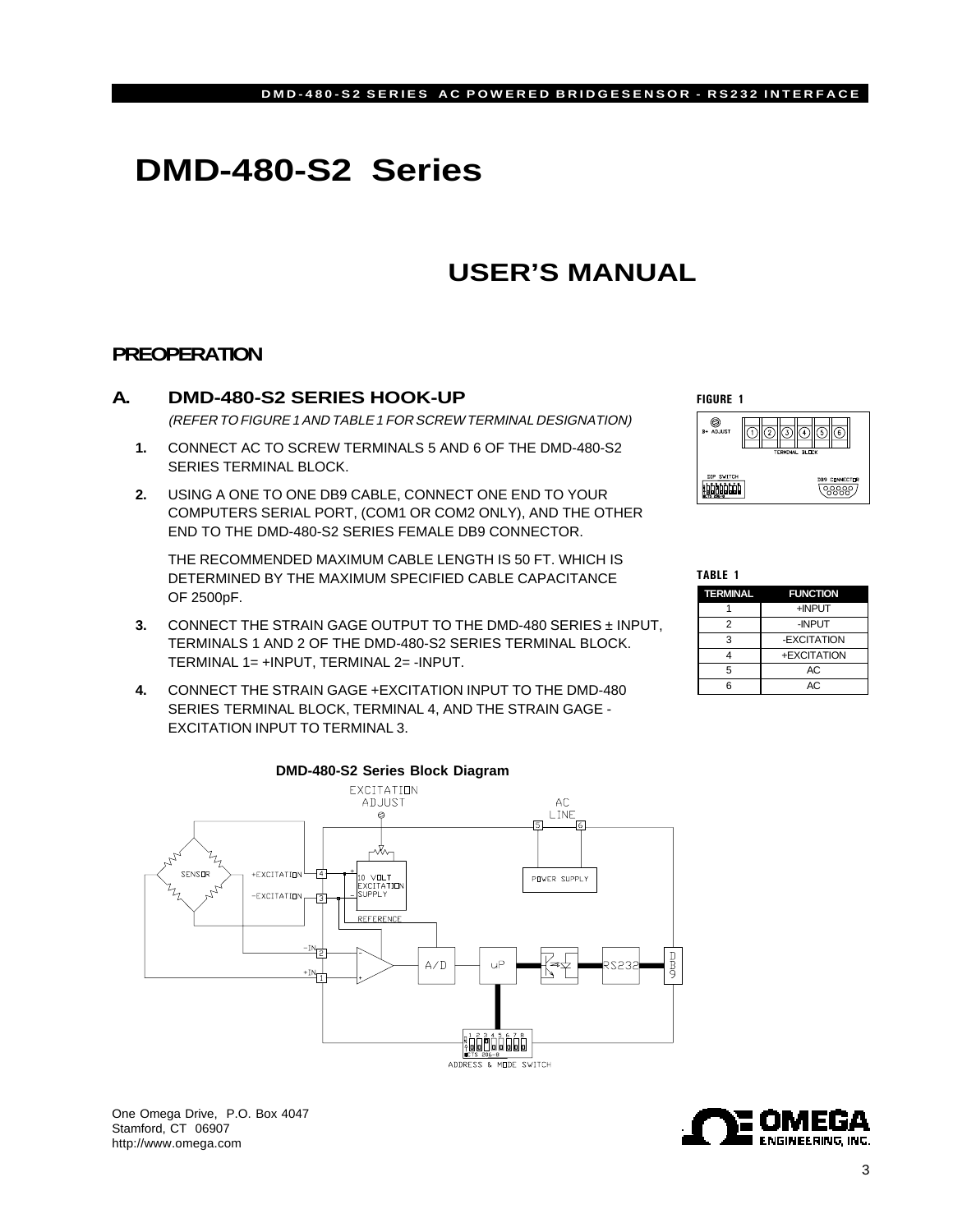#### **DMD-480-S2 SERIES AC POWERED BRIDGESENSOR - RS232 INTERFACE**

TABLE 3: ADDRESS EXAMPLES





BINARY = 111111 DECIMAL =  $1 + 2 + 4 + 8 + 16 + 32 = 63$ 

ADDRESS 1



BINARY = 100000 DECIMAL =  $1 + 0 + 0 + 0 + 0 + 0 = 1$ 





DECIMAL =  $1 + 0 + 4 + 0 + 16 + 0 = 21$ 

|   | SWITCH DECIMAL VALUE |
|---|----------------------|
|   |                      |
| 2 | 2                    |
| 3 |                      |
|   | R                    |
| 5 | 16                   |
|   | 32                   |

### **B. DMD-480-S2 SERIES DIP SWITCH SETTINGS**

**1.** SET THE DESIRED ADDRESS FOR EACH UNIT BY SETTING SWITCHES 1-6.

BY SETTING THIS ADDRESS, THE UNIT IS GIVEN ITS OWN IDENTITY TO WHICH THE HOST COMPUTER WILL IDENTIFY WITH.

- THE ADDRESS RANGE IS FROM 0 63 (DECIMAL) OR 111111 (BINARY). (REFER TO EXAMPLES IN TABLE 3).
- SWITCH "ON" = 0; SWITCH "OFF" = 1
- **2.** SET THE DESIRED MODE OF OPERATION FOR THE 4570-232 USING SWITCHES 7 & 8.

(REFER TO TABLE 2 FOR DEFINING MODES OF OPERATIONS) MODE 3 IS USED FOR DIAGNOSTIC PURPOSES.

#### TABLE 2:

|     |            | SW 7 SW 8 MODE | <b>DESCRIPTION</b>                                                                                       |  |
|-----|------------|----------------|----------------------------------------------------------------------------------------------------------|--|
| ON  | ON         | $\Omega$       | OPERATE MODE: Operate Mode: Unit Outputs a reading<br>whenever it is addressed by the the host computer. |  |
| OFF | ON.        |                | TEST MODE: Unit outputs a reading every 0.33 seconds<br>continuously without being addressed             |  |
| ON  | <b>OFF</b> | $\mathcal{P}$  | UNDEFINED:                                                                                               |  |
| OFF | <b>OFF</b> | 3              | TEST MODE: Unit outputs a message " MODE 3: Version: 941124<br>Address: 01" continuously.                |  |

## **C. SOFTWARE INSTALLATION**

**THE SUPPLIED OMEGA SOFTWARE, C4500.BAS, IS INTENDED FOR USER MODIFICATION. PLEASE FEEL FREE TO MAKE ANY CUSTOM MODIFICATIONS TO THE SOFTWARE AS NEEDED. IT IS RECOMMENDED THAT THE USER MAKE A BACKUP COPY OF THE ORIGINAL OMEGA SOFTWARE BEFORE MODIFYING.**

- **1.** TO EXECUTE THE OMEGA C4500 SOFTWARE, QBASIC OR GWBASIC MUST BE LOADED ON YOUR COMPUTER.
- **2.** TO BEGIN THE SOFTWARE SETUP, YOU MUST LOAD AND EXECUTE THE SUPPLIED OMEGA PROGRAM, "C4500.BAS" WITHIN QBASIC OR GWBASIC.

## **D. SETUP MENU**

THE FIRST MENU TO APPEAR IS THE "SETUP MENU"

**IF YOU WANT TO SAVE ANY SETTINGS WHICH WILL BE ENTERED INTO THE PROGRAM, YOU WILL WANT TO ENTER THOSE SETTINGS DIRECTLY INTO THE SOFTWARE AND SAVE THE SOFTWARE WITH AN APPLICATION NAME (XXXXX.BAS). AFTER YOU QUIT THE OPERATION MENU OR TURN OFF THE HOST COMPUTER, ALL SETTINGS WILL RETURN TO THEIR DEFAULT VALUES UNLESS SAVED.**

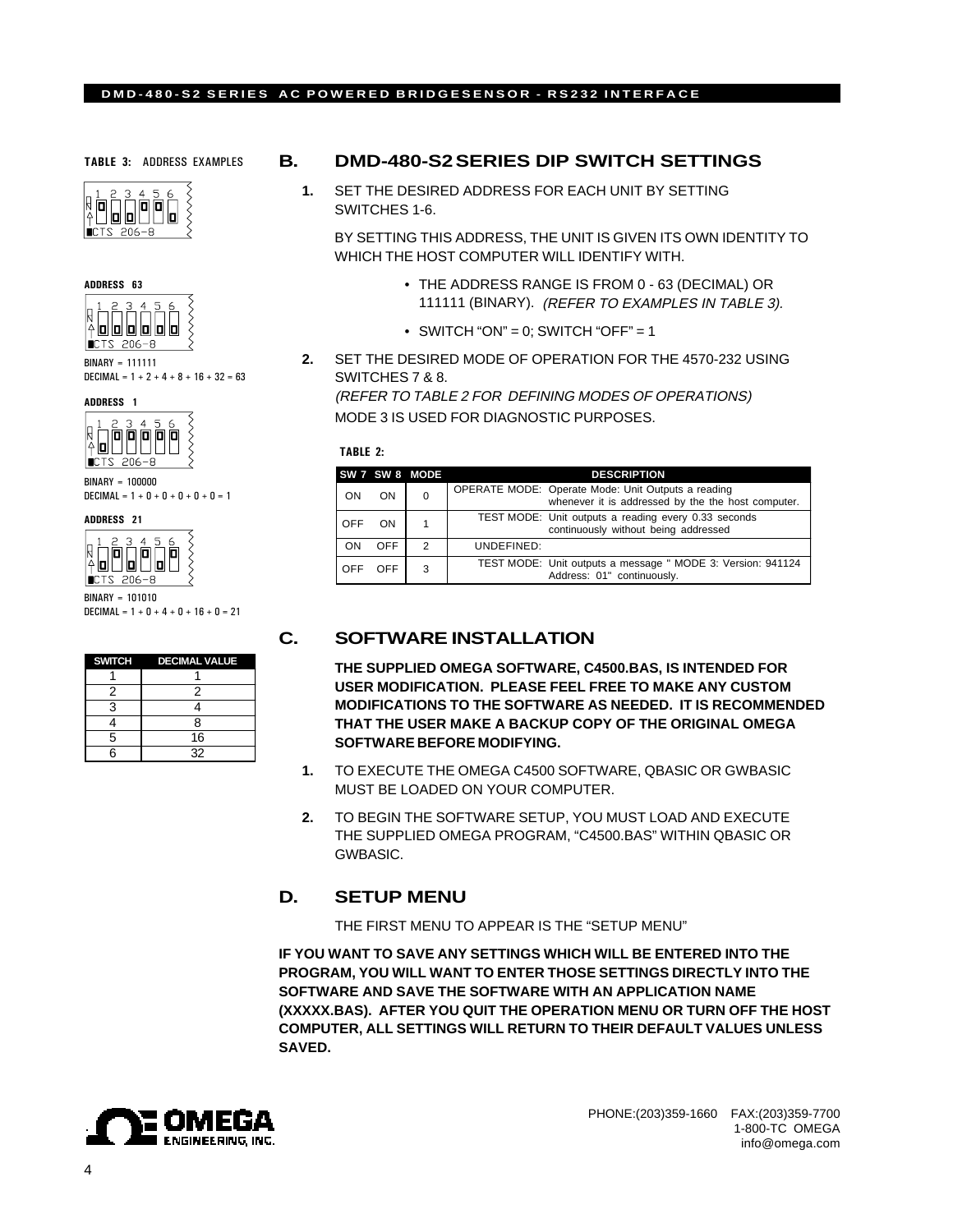#### **DMD-480-S2 SERIES AC POWERED BRIDGESENSOR - RS232 INTERFACE**

THE SETUP MENU ALLOWS THE USER TO SETUP THE CORRECT OPERATING PARAMETERS FOR THE DMD-480-S2 SERIES.

#### **1. OPTION 0 [RETURN TO OPERATION MENU]:**

SELECTING THIS OPTION WILL RETURN YOU TO THE OPERATION MENU.

#### **2. OPTION 1 [SELECT COMMUNICATIONS PORT]:**

THIS OPTION ALLOWS THE SELECTION OF EITHER COM1 OR COM2 AS THE COMMUNICATIONS PORT FOR THE DMD-480-S2 SERIES AND THE USERS COMPUTER. COM3 AND COM4 ARE NOT ALLOWED.

THE SETTING OF THE COMMUNICATIONS PORT IS ALWAYS NECESSARY FOR PROPER OPERATION OF THE DMD-480-S2 SERIES IN BOTH THE OPERATION AND TEST MODES.

#### **3. OPTION 2 [SET SCALING EQUATION]:**

THIS OPTION ALLOWS THE USER TO SELECT COEFFICIENTS OF A SCALING EQUATION. THE SCALING EQUATION PROVIDES FOR BOTH A SCALE FACTOR (A) AND A FIXED OFFSET (C). THE SCALING EQUATION IS: **VALUE = C + (A x READING)**

THE SETTING OF THE SCALING EQUATION ONLY APPLIES TO THE "OPERATION MODE".

(REFER TO SECTION F FOR A DESCRIPTION ON SETTING THE SCALING EQUATION.)

#### **4. OPTION 3 [SELECT DATA DESTINATION]:**

THIS OPTION ALLOWS THE USER TO STORE DATA IN ONE OF 3 MODES. THE DATA MAY BE DISPLAYED ON THE COMPUTER SCREEN ONLY, SENT TO A FILE ONLY, OR BOTH.

THIS OPTION APPLIES ONLY TO THE "OPERATION MODE".

(REFER TO SECTION G FOR MORE INFORMATION ON STORING DATA.)

#### **5. OPTION 4 [DATA COLLECTION METHOD]:**

THIS OPTION ALLOWS THE USER TO COLLECT DATA IN 3 DIFFERENT WAYS AND ONLY APPLIES TO THE OPERATE MODE, NOT THE TEST MODE.

- 1) TAKE A READING EVERY "Y" SECONDS, WHERE "Y" IS ONE SECOND MINIMUM, FOR A TOTAL "A" MINUTES.
- 2) START TAKING DATA EVERY "Y" SECONDS AT TIME "A" UNTIL TIME "B".
- 3) TAKE DATA EVERY "Y" SECONDS STARTING NOW AND CONTINUE READING DATA FOREVER. THIS IS THE DEFAULT METHOD FOR THE OPERATE MODE.

#### **BY DEFAULT, THE VALUE FOR "Y" MUST BE** ≥ **1 SECOND.**

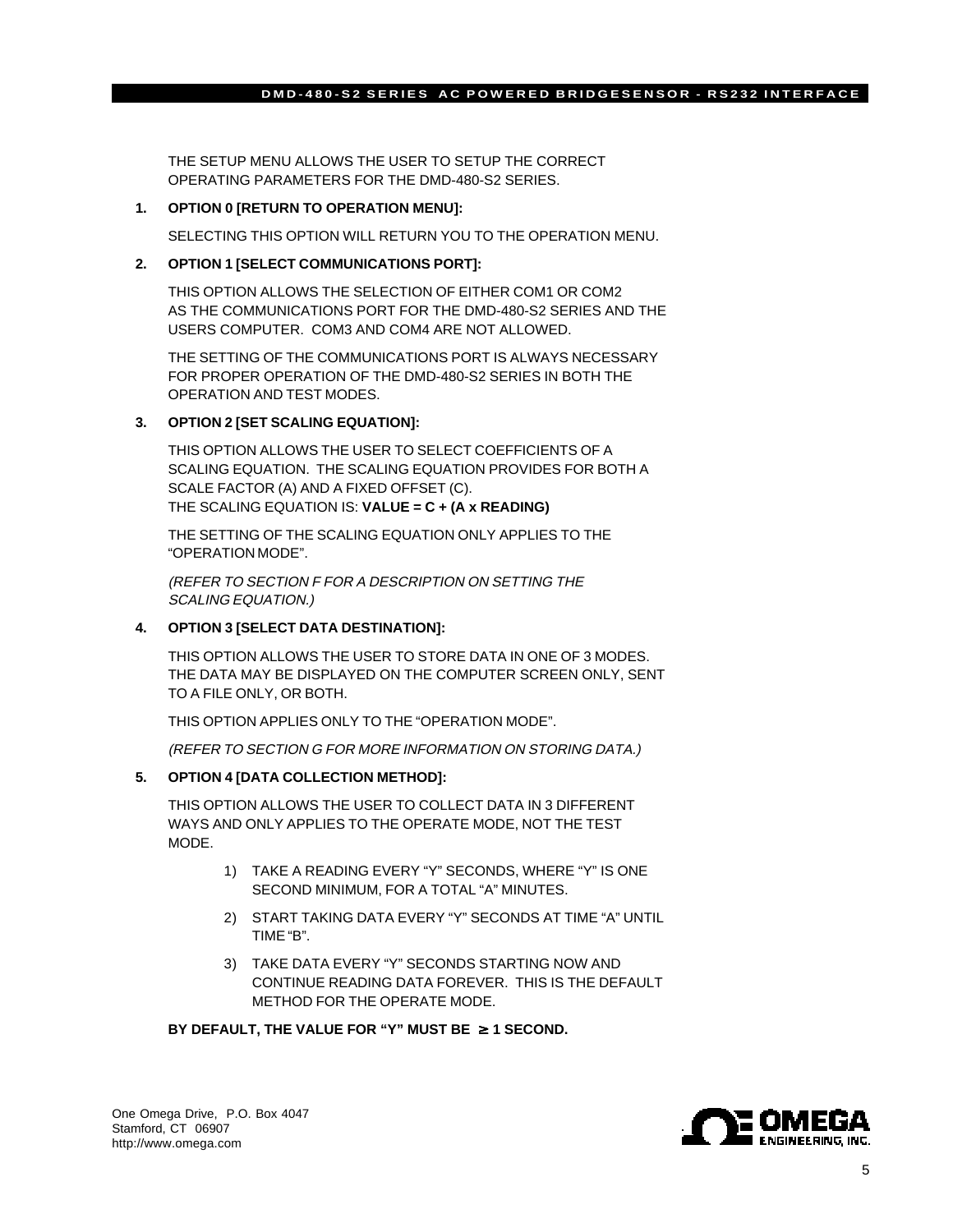#### **6. OPTION 5 [SELECT UNITS TO MONITOR]:**

THE LAST OPTION SELECTS THE ADDRESS OF THE MODULES TO BE MONITORED IN THE ORDER IN WHICH THEY ARE TO BE MONITORED. ADDRESSES FROM 0 TO 63 MAY BE SELECTED.

THE DEFAULT ADDRESS IS "1".

### **E. OPERATION MENU**

THE "OPERATION MENU", ALLOWS 4 USER CHOICES.

#### **1. OPTION 0 [QUIT]:**

ALLOWS THE USER TO QUIT THE PROGRAM.

#### **2. OPTION 1 [SETUP THE UNITS]:**

EXECUTES THE "SETUP MENU", WHICH ALLOWS THE USER TO SET ADDRESSES TO INTERROGATE, MEASUREMENT RATE, ETC.

REGARDLESS OF WHETHER THE "TEST MODE" OR "OPERATION MODE" IS SELECTED, CERTAIN PARAMETERS MUST ALWAYS BE ENTERED IN THE SETUP UNITS OPTION IN ORDER FOR YOUR MEASUREMENT SYSTEM TO OPERATE PROPERLY.

#### **(REFER TO SECTION D FOR SETUP MENU DESCRIPTION)**

#### **3. OPTION 2 [START OPERATE MODE]:**

WILL EXECUTE THE OPERATE MODE IF THE DMD-480-S2 SERIES HAS BEEN SET FOR MODE 0 (SW7 AND SW8 "ON").

#### **4. OPTION 3 [START TEST MODE]:**

WILL EXECUTE THE TEST MODE IF THE DMD-480-S2 SERIES HAS BEEN SET FOR MODE 1 OR 3.

**PRIOR TO ENTERING THE OPERATE MODE, IT WILL BE NECESSARY TO HAVE THE CORRECT UNIT ADDRESSED, AND IN MOST CASES IT WILL BE NECESSARY TO ENTER THE SETUP MENU AND SET THE SCALING EQUATION, DATA DESTINATION, AND DATA COLLECTION METHOD.**

**IT IS RECOMMENDED THAT THE USER OPERATE THE UNIT IN TEST MODE 3 PRIOR TO THE OPERATE MODE TO ENSURE THAT THE UNIT IS COMMUNICATING PROPERLY. THE USER CANNOT ADDRESS MULTIPLE UNITS IN THE TEST MODE, THEREFORE EACH UNIT MUST BE TESTED INDIVIDUALLY.**

# **F. SETTING THE SCALING EQUATION**

THE SCALING EQUATION IS SET BY WRITING THE EQUATION FOR THE TWO CONDITIONS OF ZERO AND SPAN, AND THEN SOLVING FOR THE CONSTANTS. THE DMD-480-S2 HAS AN OUTPUT OF APPROXIMATELY 41,750 COUNTS FULL SCALE. IF THE MODULE WERE TO BE USED AS A VOLTAGE OUTPUT UNIT AND THE SPAN WERE TO BE 30 mV, THEN THE FOLLOWING CALCULATION WOULD BE MADE.

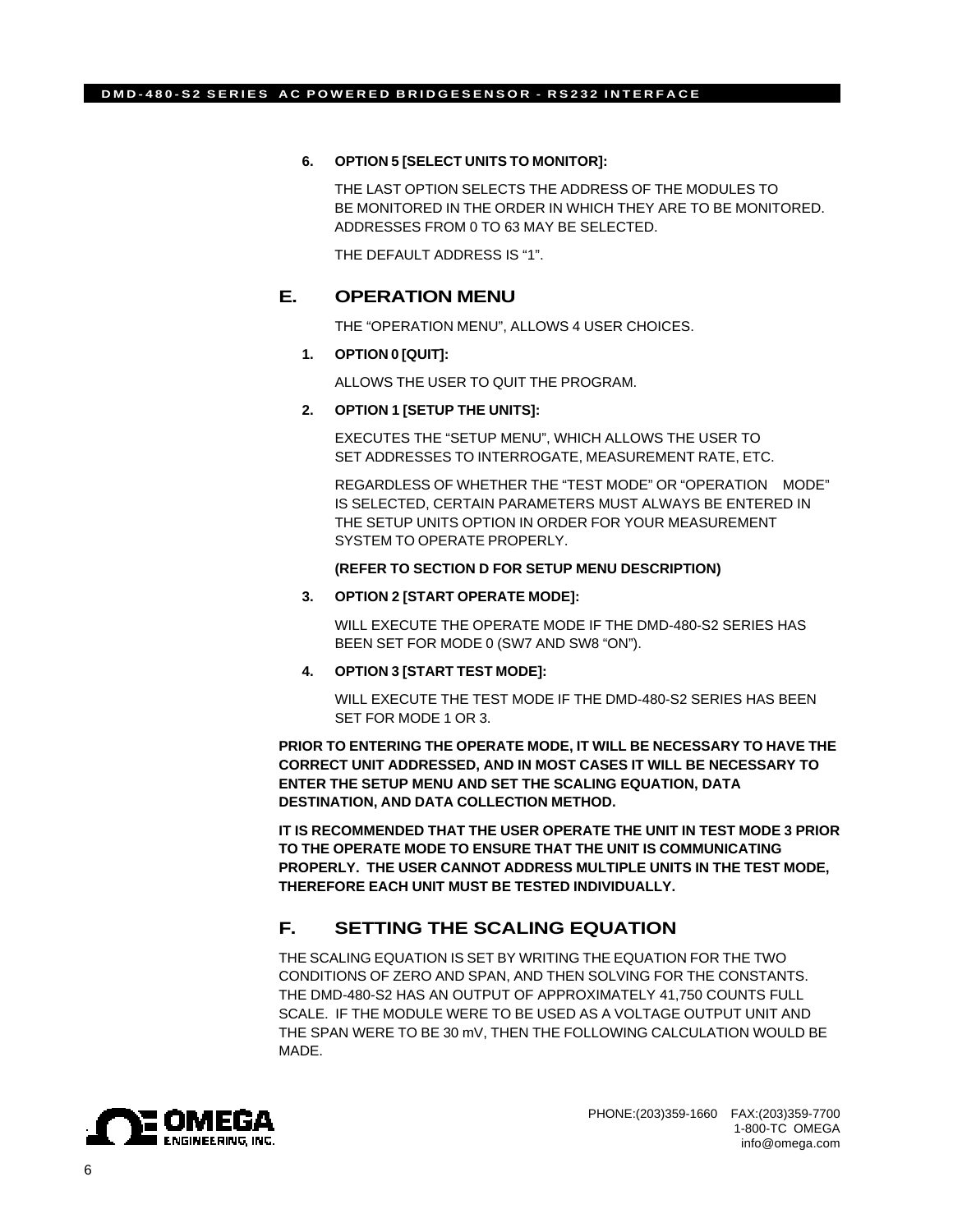#### **DMD-480-S2 SERIES AC POWERED BRIDGESENSOR - RS232 INTERFACE**

- 1. APPLY 3 mV TO THE INPUT AND READ THE 10% DIGITAL COUNTS AS THE OUTPUT (K1).
- 2. APPLY 30 mV TO THE INPUT AND READ THE FULL SCALE DIGITAL COUNTS AS THE OUTPUT (K2)
- 3. WRITE TWO EQUATIONS:
	- A) **(K2 x A) + C = 0.030 VOLTS**
	- B) **(K1 x A) + C = 0.003 VOLTS**

SUBTRACTING EQUATION B FROM A:

**(K2 - K1) x A = 0.027 VOLTS**

- THEREFORE **A = 0.027 VOLTS** ÷ **(K2 K1)**
- SOLVING FOR **C , C = -K1 x A**
- **EXAMPLE 1:** WITH 3 mV APPLIED THE DMD-483-S2 OUTPUT READS 4185 COUNTS.

WITH 30 mV APPLIED THE DMD-483-S2 OUTPUT READS 41,745 COUNTS.

- A)  $(41,745 \times A) + C = 0.030 \text{ VOLTS}$
- B)  $(4185 \times A) + C = 0.003 \text{ VOLTS}$

SOLVING EQUATION A - EQUATION B

(37,560 x A) = 0.027 VOLTS. THEREFORE A =  $(0.027 \div 37,560) = 7.1885 \times 10^{-7} = .00000071885$ 

SOLVING FOR C,  $C = .003 - (K1 \times A)$  $C = -8.38 \times 10^{-6} = .00000838$ 

VERIFY YOUR RESULTS BY PLACING YOUR SOLUTIONS BACK INTO EQUATIONS A AND B:

- A) (41,745 x .00000071885) .00000838 = 0.030 VOLTS
- B) (4185 x .00000071885) .00000838 = 0.003 VOLTS

IN A WEIGHING APPLICATION USING A LOAD CELL WITH A SENSITIVITY OF 3mV/V, THE CONSTANT C WOULD THEN CORRESPOND TO THE TARE WEIGHT OF THE SYSTEM.

**EXAMPLE 2:** WITH THE TARE WEIGHT ONLY APPLIED, READ 1,500 COUNTS.

> WITH A FULL LOAD OF 100 POUNDS APPLIED, READ ABOUT 41,745 COUNTS.

- A)  $(41,745 \times A) + C = 100$  POUNDS
- B)  $(1,500 \times A) + C = 0$  POUNDS